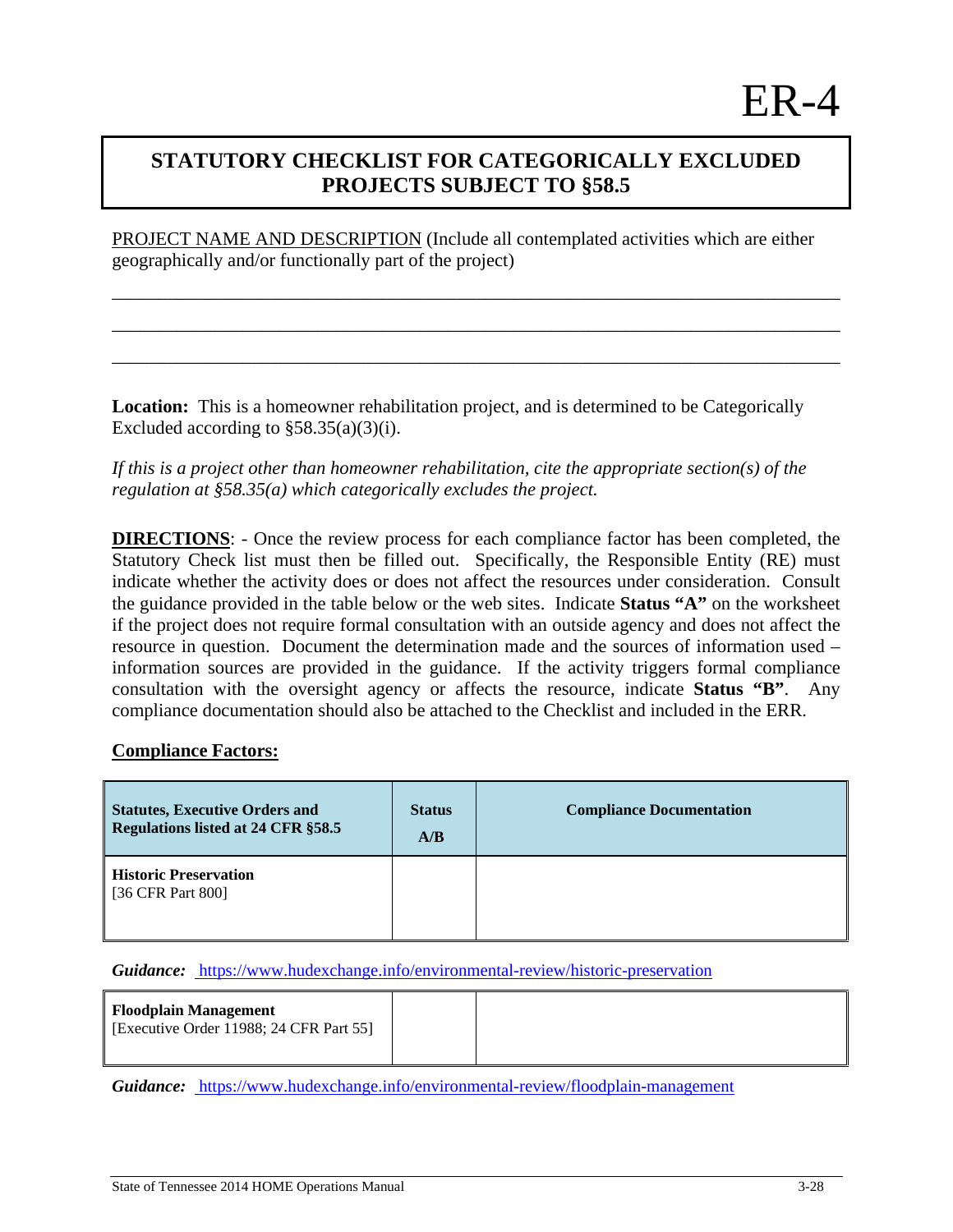| <b>Statutes, Executive Orders and</b><br>Regulations listed at 24 CFR §58.5 | <b>Status</b><br>A/B | <b>Compliance Documentation</b> |
|-----------------------------------------------------------------------------|----------------------|---------------------------------|
| <b>Wetland Protection</b><br>[Executive Order 11990; 3 CFR, §§ 2,5]         |                      |                                 |

Guidance: https://www.hudexchange.info/environmental-review/wetlands-protection

| <b>Coastal Zone Management Act</b><br>[ $16$ U.S.C. 1451, §§ 307(c), (d) |  | There are no coastal zones in Tennessee |
|--------------------------------------------------------------------------|--|-----------------------------------------|
|--------------------------------------------------------------------------|--|-----------------------------------------|

*Guidance:* https://www.hudexchange.info/environmental-review/coastal-zone-management

| <b>Sole Source Aquifers</b><br>$[140 \text{ CFR} \text{ Part } 149]$ |  | There are no sole source aquifers in Tennessee |
|----------------------------------------------------------------------|--|------------------------------------------------|
|----------------------------------------------------------------------|--|------------------------------------------------|

*Guidance:* https://www.hudexchange.info/environmental-review/sole-source-aquifers

| <b>Endangered Species Act</b><br>[50 CFR Part 402] |  |
|----------------------------------------------------|--|
|                                                    |  |

*Guidance:* https://www.hudexchange.info/environmental-review/endangered-species

| <b>Wild and Scenic Rivers Act</b><br>$[16 \text{ U.S.C. } 1271 \text{ \textless } 7(b), (c)]$ |  |  |
|-----------------------------------------------------------------------------------------------|--|--|
|                                                                                               |  |  |

*Guidance*: https://www.hudexchange.info/environmental-review/wild-and-scenic-rivers

| <b>Clean Air Act</b><br>[40 CFR Parts 6, 51,93] |  |
|-------------------------------------------------|--|
|                                                 |  |

*Guidance:* https://www.hudexchange.info/environmental-review/air-quality

| Farmland Protection Policy Act<br>[7 CFR Part 658] |  |
|----------------------------------------------------|--|
|----------------------------------------------------|--|

*Guidance:* https://www.hudexchange.info/environmental-review/farmlands-protection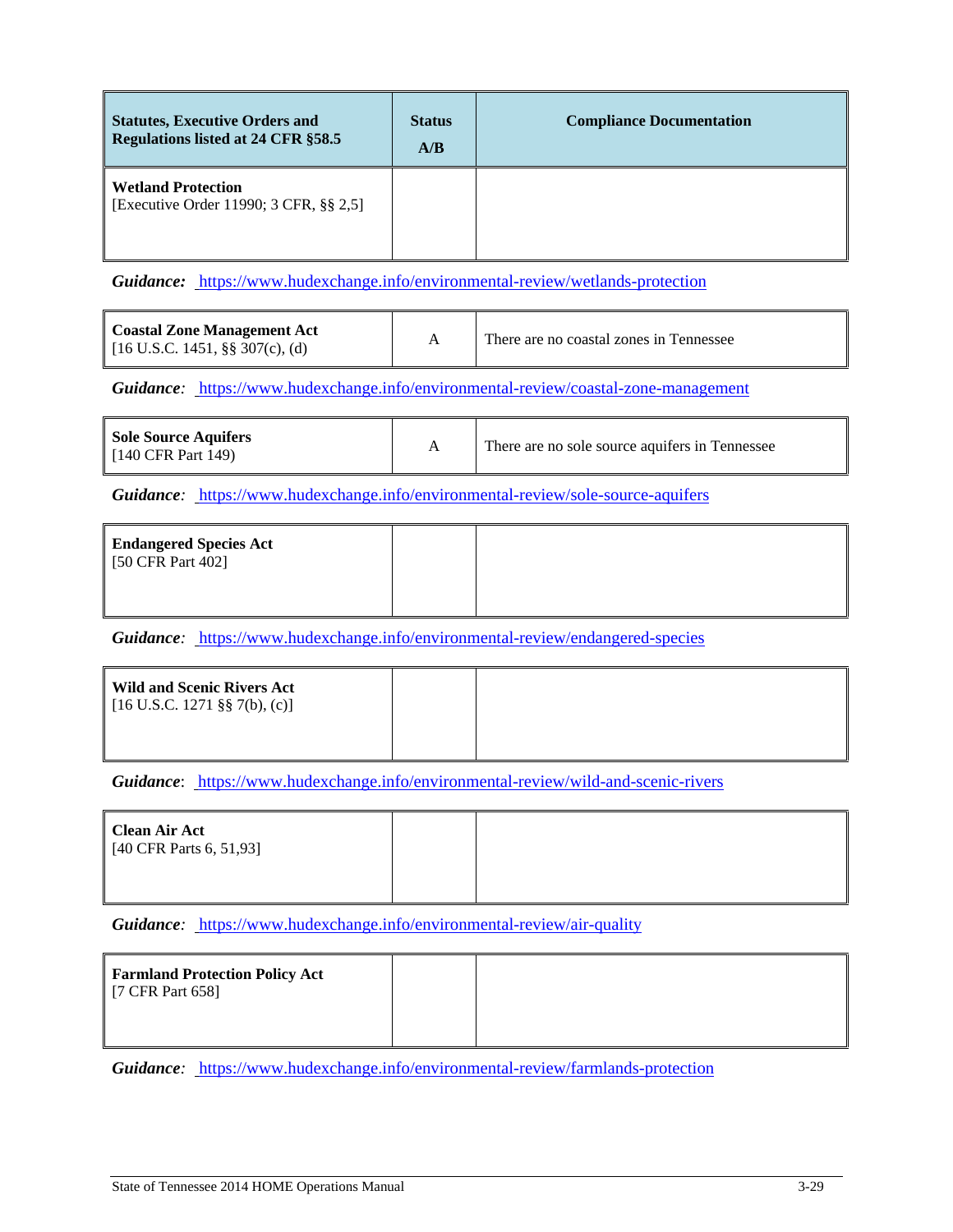| <b>Statutes, Executive Orders and</b><br>Regulations listed at 24 CFR §58.5 | <b>Status</b><br>A/B | <b>Compliance Documentation</b> |
|-----------------------------------------------------------------------------|----------------------|---------------------------------|
| <b>Environmental Justice</b><br>Executive Order 12898]                      |                      |                                 |

*Guidance:* https://www.hudexchange.info/environmental-review/environmental-justice

| <b>Noise Abatement and Control</b><br>[24 CFR Part 51, Subpart B] |  |  |
|-------------------------------------------------------------------|--|--|
|                                                                   |  |  |

*Guidance:* https://www.hudexchange.info/environmental-review/noise-abatement-and-control

| <b>Explosive and Flammable Operations</b><br>[24 CFR Part 51, Subpart C] |  |  |
|--------------------------------------------------------------------------|--|--|
|                                                                          |  |  |

*Guidance:* https://www.hudexchange.info/environmental-review/explosive-and-flammable-facilities

| Toxic Chemicals and Radioactive<br><b>Materials</b><br>[24 CFR Part 58, $\S$ 5(i)(2)] |  |  |
|---------------------------------------------------------------------------------------|--|--|
|                                                                                       |  |  |

*Guidance:* https://www.hudexchange.info/environmental-review/site-contamination

| Airport Clear Zones and Accident<br>Potential Zones<br>$[24 \text{ CFR Part } 51, \text{Subpart } D]$ |  |
|-------------------------------------------------------------------------------------------------------|--|
|                                                                                                       |  |

*Guidance:* https://www.hudexchange.info/environmental-review/airport-hazards